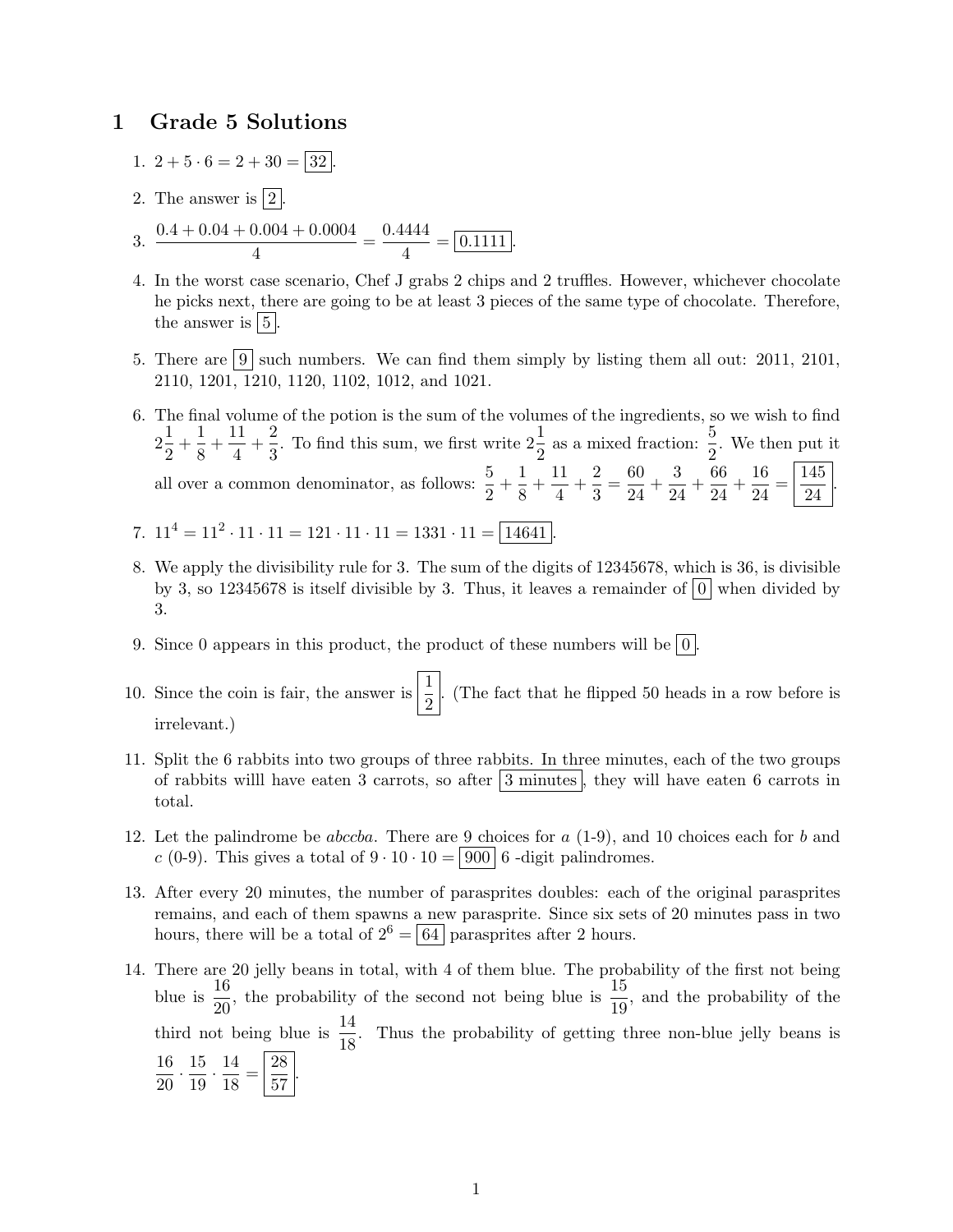- 15.  $\frac{12}{5}$  $\frac{12}{5}$  is equal to 2.4.  $2\frac{1}{3}$  is equal to 2.33...., which is clearly less than 2.4. Also,  $\frac{1}{2.2} = 1 < 2.4$ , and clearly 2.2 < 2.4. Thus,  $\left|\frac{12}{5}\right|$  is the largest of these numbers.
- 16. Since a Galleon is worth 17 Sickles, 2 Galleons are worth 34 Sickles. Thus, 2 Galleons and 2 Sickles are worth 36 Sickles. Since there are 29 Knuts in a Sickle, the answer is  $36 \cdot 29 = 1044$ Knuts.
- 17. The surface area of a cylinder is  $2\pi rh + 2\pi r^2$ . When  $h = 4$ , we can solve to find that  $r = 1$ . Thus the volume is  $\pi r^2 h = \sqrt{4\pi}$
- 18. The number halfway between  $\frac{1}{2}$  and  $\frac{1}{3}$  is  $rac{1}{2} + \frac{1}{3}$ 3  $\frac{3}{2}$  =  $\frac{3}{6} + \frac{2}{6}$ 6  $\frac{+\frac{2}{6}}{2} = \frac{5}{12}$  $\frac{0}{12}$ . The number halfway between 1  $\frac{1}{3}$  and  $\frac{5}{12}$  is  $rac{1}{3} + \frac{5}{12}$ 12  $\frac{12}{2}$  =  $\frac{4}{12} + \frac{5}{12}$ 12  $\frac{+\frac{5}{12}}{2} = \frac{9}{24}$  $\frac{9}{24} = \left|\frac{3}{8}\right|$  $\frac{8}{8}$ .
- 19. Note that we can rearrange the expression to  $(2-1)+(4-3)+(6-5)+\cdots+(18-17)+(20-19)$  $1 + 1 + \cdots + 1$  $\overline{\phantom{a}10}$  $= | 10 |.$
- 20. A triangle with side lengths of 6, 8, and 10 is a right triangle with legs of lengths 6 and 8 and a hypotenuse of length 10 because the triangle satisfies the Pythagorean Theorem  $(6^2 + 8^2 = 10^2)$  The area is therefore half the product of the legs:  $\frac{1}{2} \times 6 \times 8 = 24$ .
- 21. Rewrite this with each of the bases as 2.  $8^{3x+4} = 2^{3(3x+4)} = 2^{9x+12}$  and  $16^{5x} = 2^{4(5x)} = 2^{20x}$ . Equating exponents, we have  $20x = 9x + 12 \implies x = \frac{12}{11}$  $\frac{12}{11}$ .
- 22. The resulting figure has one circular face, of surface area  $\pi r^2$ , one lateral surface of a cylinder, with surface area  $2\pi rh$ , and one-half of a sphere, which has surface area  $\frac{1}{2}(4\pi r^2) = 2\pi r^2$ . Thus, the total surface area is  $3\pi r^2 + 2\pi rh = 3\pi (5^2) + 2\pi (5)(10) = 175\pi$ .
- 23. There are no such palindromes. Suppose, for the sake of contradiction there exists a palindrome with 8 digits and whose digits sum to 15 be *abcddcba*. Then we have that  $2(a + b + b)$  $c + d$ ) = 15, which is impossible since 15 is even, so our answer is  $|0|$ .
- 24. We have  $7a9 + 2b4 = cd13$ . Since there is a carry in the ones digit, we must have either  $a+b+1=1$  or  $a+b+1=11$ . In the former case,  $7a9+2b4<1000$ , which is impossible since cd13 is a four-digit number. Thus,  $a + b = 11$ , whence c and d must be 1 and 0, respectivelly, so our answer is  $10 + 1 + 0 = |11|$ .
- 25. Cutting 180 square feet in 2 hours is equivalent to cutting 90 square feet in 1 hour. Convert this to inches per second by realizing that there are  $12 \cdot 12 = 144$  square inches in a square foot and 60 minutes in an hour to get a total of  $\frac{144 \cdot 90}{60} = 216$  square inches per second.
- 26. Since the person can choose  $up$  to 3 toppings out of 12, the different combinations of toppings include a pizza with 3 toppings, 2 toppings, 1 topping, and 0 toppings . The total possible number of pizzas with 3 toppings is  $\binom{12}{3}$ 3  $= 220$ ; the total number of pizzas with 2 toppings
	- is  $\binom{12}{8}$ 2  $= 66$ ; the total number of pizzas with 1 topping is  $\binom{12}{1}$ 1  $= 12$ ; and the number of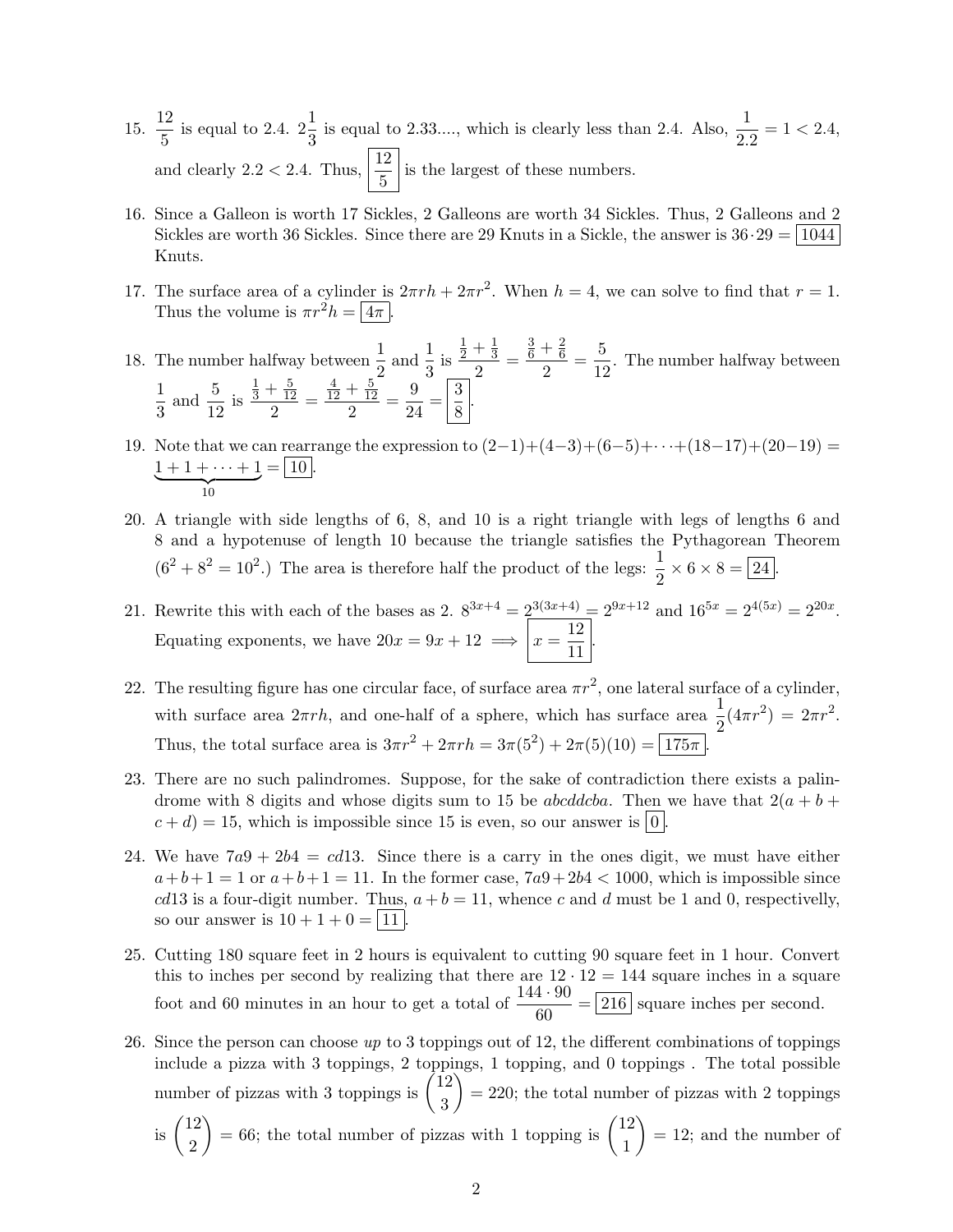pizzas with no toppings is 1. Thus, our answer is  $220 + 66 + 12 + 1 = 299$ . (Note: Because of a slight ambiguity with the phrase "combination of toppings," which may seem to imply that at least one topping must be used, we accept an answer of 298 as well.)

- 27. A number has exactly 3 divisors if and only if it is the square of a prime number. The third smallest number of this form is the square of the third smallest prime, 5, so the answer is  $5^2 = 25$ .
- 28. If 73 people take Pig Latin, 98 take Klingon, and 18 take both, then 80 take just Klingon, and 55 take just Pig Latin, so a total of  $80 + 55 + 18 = 153$  people take at least one language. Thus, if there are 200 students in all,  $200 - 153 = |47|$  take no language.
- 29. We know that JP's favorite number is a two digit number since the number is less than 100. The sum of the digits is a multiple of 7, so the sum of the digits can either be 7 or 14. The numbers that satisfy these conditions are  $59, 68, 77, 86, 95, 16, 25, 34, 43, 52, 61,$  and 70. Since the number is also a multiple of 8, and the only one of these numbers satisfying this is 16, our answer must be  $|16|$
- 30. Let  $P^k(n)$  denote P iterated on n k times. We wish to find  $P^9(3)$ . Since  $P(3) = 4$  and  $P(4) = 3$ , we have  $P^{2}(3) = 3$ . Therefore,  $P^{9}(3) = P^{7}(3) = P^{5}(3) = P^{3}(3) = P^{1}(3) = 4$ .
- 31. The number  $9^n$  ends with 1 if n is even, and ends with 9 if n is odd. Since  $8^{7^{6^{5^{4^{3^{2}}}}}}$ is even, the last digit of  $9^{8^{7^{6^5}}}$  $4^{3^{2^{1}}}$ is  $|1|$ .
- 32. By inspection,  $x = -1$  satisfies the equation. Factoring, we find that  $x^3 + x^2 + x + 1 =$  $(x+1)(x^2+1)$ .  $x^2+1$  has no real roots, so the only real x that satisfies the equation is  $x = |-1|$ .
- 33. First of all, we must consider that 2012 is a leap year so we must consider the extra day (hence 2012 will have 366 days instead of 365). We must also consider that October 16, 2011, the day of the contest, is a Sunday. One year from now, which is 366 days later, October 16, 2012 will be in 52 weeks and 2 days, so October 16 will be a Tuesday. Therefore, October 17 will be a  $\vert$  Wednesday
- 34. If  $n^2$  is a cube, n must also be a cube; if  $n^3$  is a square, then n must also be a square. Thus,  $n$  must be both a square and a cube, so it must be a sixth power. The smallest sixth power larger than 1 is  $2^6 = 64$ .
- 35. After a cycle of one day and one night, the snail has a net movement of 2 meters up the tube. After the ninth day, the snail is  $8 \cdot 2 + 3 = 19$  meters from the bottom of the tube. During the ninth night, the snail sinks 1 meter down, and reaches the top of the 20 meter tube on the tenth day. Therefore, the answer is  $|10|$ .
- 36. It is easy to see that the number *n* appears between positions  $(1 + 2 + \cdots + (n 1)) + 1$  and  $(1+2+\cdots+n)$  inclusive, that is,  $\frac{n(n-1)}{2}+1$  and  $\frac{n(n+1)}{2}$  inclusive. Since 200 lies between  $190 = \frac{20 \cdot 19}{8}$  $\frac{19}{2} + 1$  and  $210 = \frac{20 \cdot 21}{2}$  inclusive, our answer is  $\boxed{20}$ .
- 37. After drawing the figure, we find that half the chord (which has a length of 6), the radius of the circle, and the line from O to AB form a right triangle with legs 3 and 6. Applying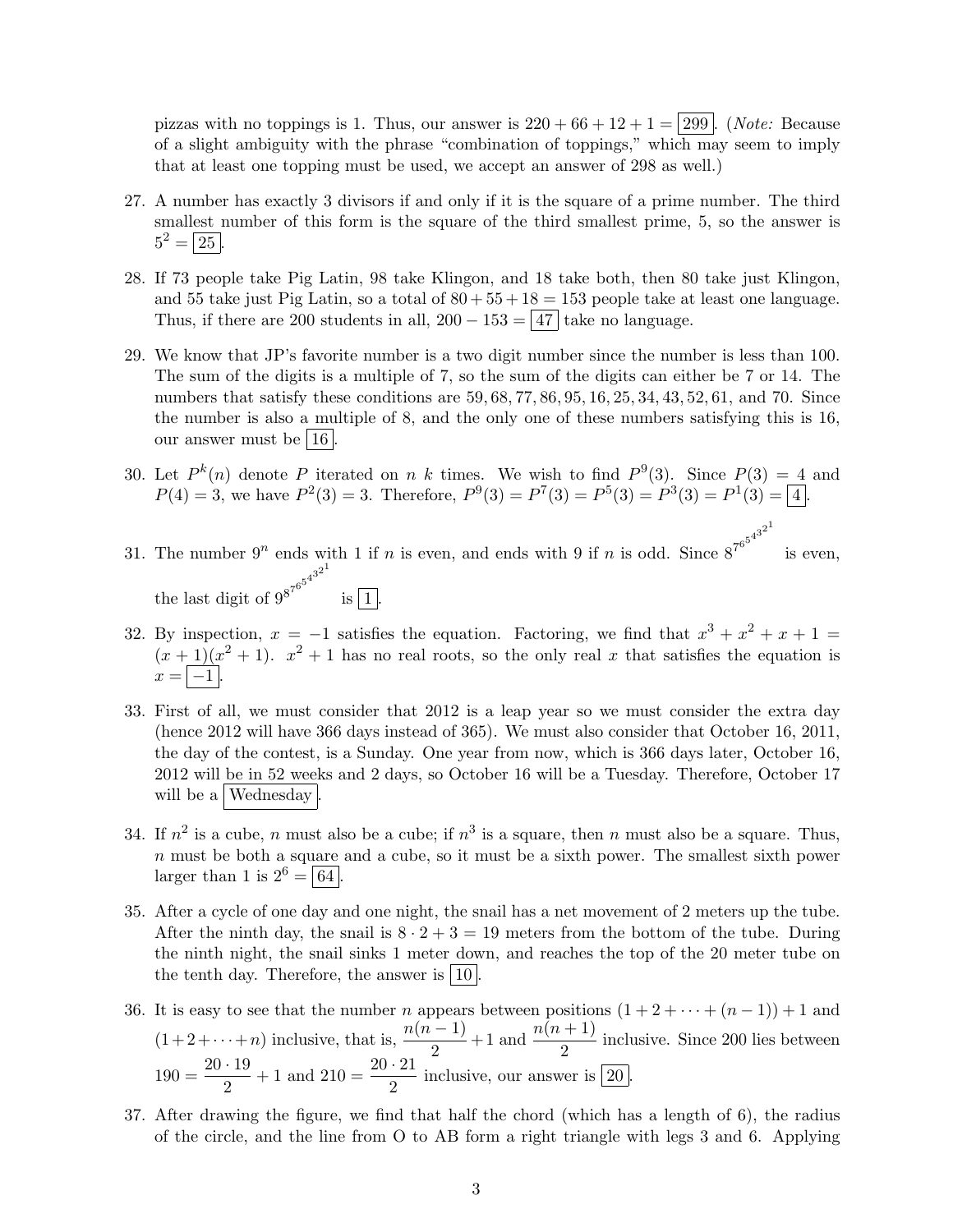the Pythagorean Theorem, we find that the hypotenuse is  $3\sqrt{5}$ , which is also the radius. The area is therefore  $\pi \cdot \text{radius}^2 = \pi \left(3\right)$ √  $\overline{5}$ )<sup>2</sup> =  $\overline{45\pi}$ .

- 38. Grouping the terms together, we have  $(2-1) + (\frac{1}{2} \frac{1}{4})$  $\frac{1}{4}) + (\frac{1}{8} - \frac{1}{16})$  $\frac{1}{16}$ ) + · · · = 1 +  $\frac{1}{4}$  $\frac{1}{4} + \frac{1}{16}$  $\frac{1}{16} + \cdots$ . Let  $S = 1 + \frac{1}{4}$  $\frac{1}{4} + \frac{1}{16}$  $\frac{1}{16} + \cdots$ . Multiply both sides by 4 to obtain  $4S = 4 + 1 + \frac{1}{4} + \frac{1}{16}$  $\frac{1}{16} + \cdots$ . Substituting this in, we get  $4S = 4 + S$ , so  $S = \frac{4}{3}$  $\frac{1}{3}$
- 39. In a given convex polygon with *n* sides, there are  $\frac{n(n-3)}{2}$  diagonals. To see this, notice that we can count the number of diagonals by finding how many pair of vertexes that are not on the same side that the polygon has. There are  $n$  choices for the first point. For the second point, we cannot use the same point and we cannot use the points immediately adjacent to the first point, as explained above. Thus there are  $n-3$  choices for the second point. We count each diagonal twice through this method (the first and second points can be switched around) so we need to divide this number by 2 to figure out the number of diagonals. Hence, in a dodecagon, which is a polygon with 12 sides, there are  $\frac{12 \cdot 9}{2} = 54$  diagonals.

40. 
$$
1.9\overline{8} = \frac{19 + 0.\overline{8}}{10} = \frac{19 + \frac{8}{9}}{10} = \frac{171 + 8}{90} = \boxed{\frac{179}{90}}
$$

41. Trial and error gives that  $|7|$  is the smallest positive integer that cannot be represented as the sum of three not necessarily distinct perfect squares.

.

- 42. If the first roll is a 1, we have six choices for the second roll. If it is a 2, that gives us three choices for the second roll  $(2, 4, 6)$ . If it is a 3, then there are only two choices  $(3, 4, 6)$ . 6), and for 4, 5, and 6, there is only one choice (itself). That gives us a probability of  $6+3+2+1+1+1$  $\frac{+1+1+1}{36} = \frac{7}{18}$  $\frac{1}{18}$ .
- 43. Let  $x = BD$  and  $y = DC$ . Clearly,  $x+y = 5$ . Also, by the angle bisector theorem,  $\frac{x}{y} = \frac{4}{6}$  $\frac{4}{6} = \frac{2}{3}$  $\frac{2}{3}$ so  $3x = 2y = 2(5 - x)$ , so  $5x = 10$ , so  $x = BD = \boxed{2}$ .
- 44. Note that we can rewrite  $x^4 + 4x^3 + 6x^2 + 4x 15 = 0$  as  $x^4 + 4x^3 + 6x^2 + 4x + 1 = 16$  by adding 16 to both sides. Note that the left-hand side can be factored into  $(x + 1)^4 = 16$ . We take the fourth root of both sides, making sure to consider only real values, so  $x + 1$  must be either 2 or -2. Therefore the only real values for x satisfying the equation are  $\lfloor 1 \rfloor$  and  $\lfloor -3 \rfloor$ .
- 45. Using the Pythagorean Theorem on the diagonal of the rectangle gives us that it has length  $\sqrt{10^2 + 24^2} = 26$ . Since the diagonal is the hypotenuse of a right triangle inscribed in a circle, it is also a diameter. Thus the radius is 13 and its area is  $13^2 \pi = 169\pi$ .
- 46. There are 50 cards from which Steven can draw. The cards he can draw to keep from going above 21 are each of the four aces, twos, threes, fours, and fives, the three remaining sixes, the three remaining sevens, and the four eights. There are 30 such cards in total, so the probability is  $\frac{30}{50} = \left| \frac{3}{5} \right|$  $\frac{5}{5}$ .